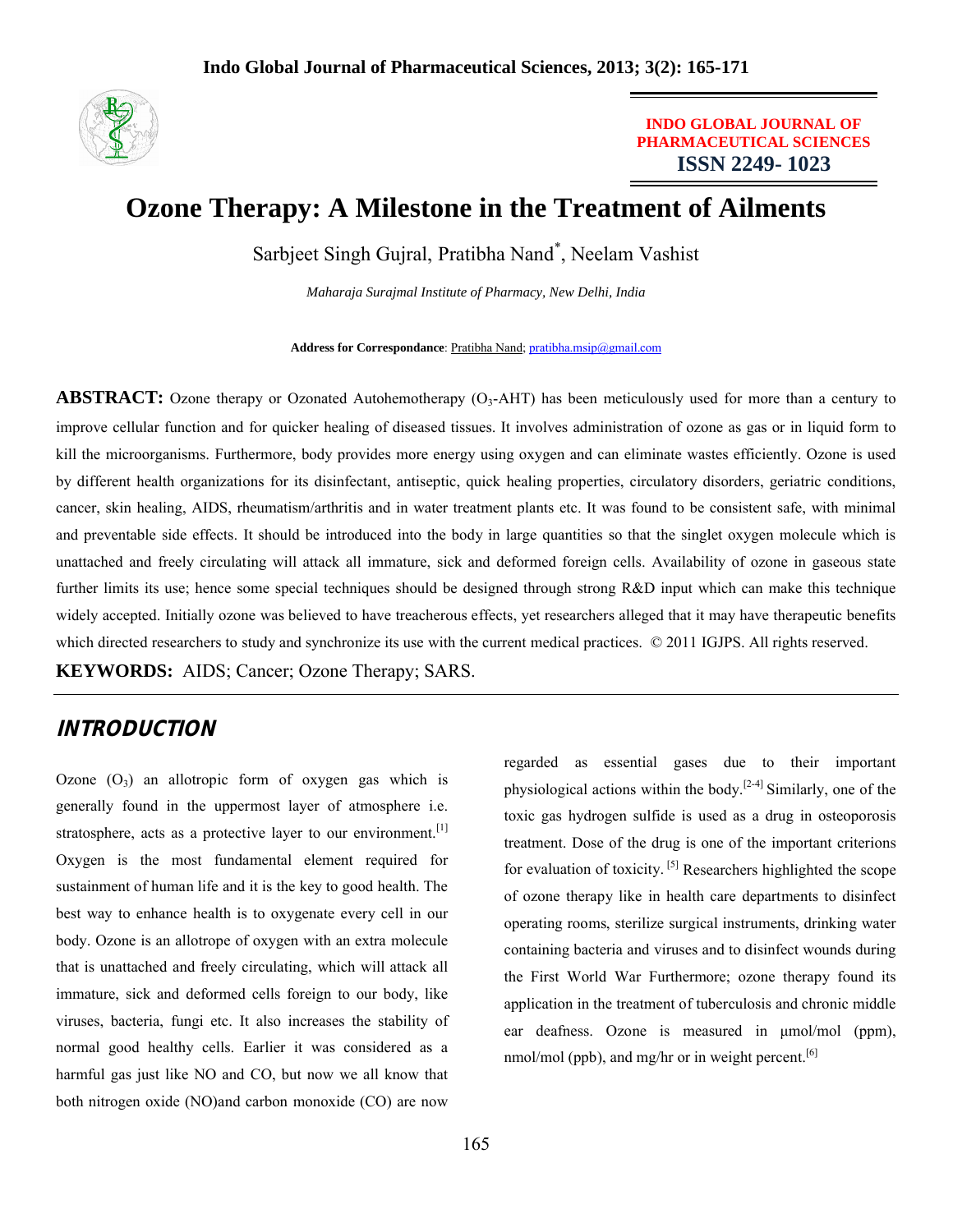#### **Synthesis of ozone**

Literature revealed, Nikola Tesla in 1896 patented the first ozone generator for commercial production of ozone in the US, which is now known as 'Tesla Ozone Company'. Similarly, Dr. Joachim Hansler patented ozone machine called 'Ozonosan' which led to the expansion of German ozone therapy.  $[1, 7]$  Ozone is produced in nature by lightening in atmosphere. It is abundant only in the stratosphere (20,000- 30,000 m above the earth's surface) where its concentration is about 16-20 mg/ml. In this layer, it is produced by the action of ultraviolet solar radiation which in turn, protects the earth from ultraviolet solar radiation. However, number of synthetic methods also exists for the synthesis of ozone like: Electric methods (corona discharge method, cold plasma method), ultra violet light (vacuum-ultraviolet (VUV) ozone generators and chemical methods.

#### **Corona discharge method**

This is the most common type of ozone generator for both industrial and laboratory use. These types of generators operate by means of a corona discharge tube (Fig 1) with strong electric discharge. [8] This is cost-effective method in comparison to other ozone generators and do not require an oxygen source other than the ambient air to produce ozone concentrations of 3–6%. It has certain limitations that fluctuations in ambient air may arise due to bad weather or other environmental conditions and cause variability in ozone production. Another, drawback of this type of ozone generators is that they also produce nitrogen oxides as a by product and to eliminate this by product formation, air dryers are generally used. Use of an oxygen concentrator can further increase the ozone production and further reduce the risk of nitric acid formation by removing not only the water vapour, but also the bulk of the nitrogen.



### **Fig 1: Corona discharge tube for ozone preparation**

### **Ultraviolet method**

UV ozone generators, or vacuum-ultraviolet (VUV) ozone generators, utilise a light source which generates a narrowband ultraviolet light, a subset of that produced by the Sun. The Sun's UV sustains the ozone layer in the stratosphere of Earth.<sup>[9]</sup> Generally standard UV ozone generators are less expensive but they usually produce ozone with a concentration of about 0.5% or lower. Disadvantage of this method is that it requires the air (oxygen) to be exposed to the UV source for a longer amount of time, and any gas that is not exposed to the UV source will not be treated, Hence, such kind of ozone generators are impractical for use in situations that deal with rapidly moving air or water streams. VUV ozone generators, unlike corona discharge generators, do not produce harmful nitrogen by-products which are advantageous and also work extremely well in humid air environment.





### **Cold plasma method**

In the cold plasma method, pure oxygen gas is exposed to plasma created by dielectric barrier discharge. The diatomic oxygen splits into single atoms, which then recombine in triplets to form ozone.  $\left[10\right]$  This method utilizes pure oxygen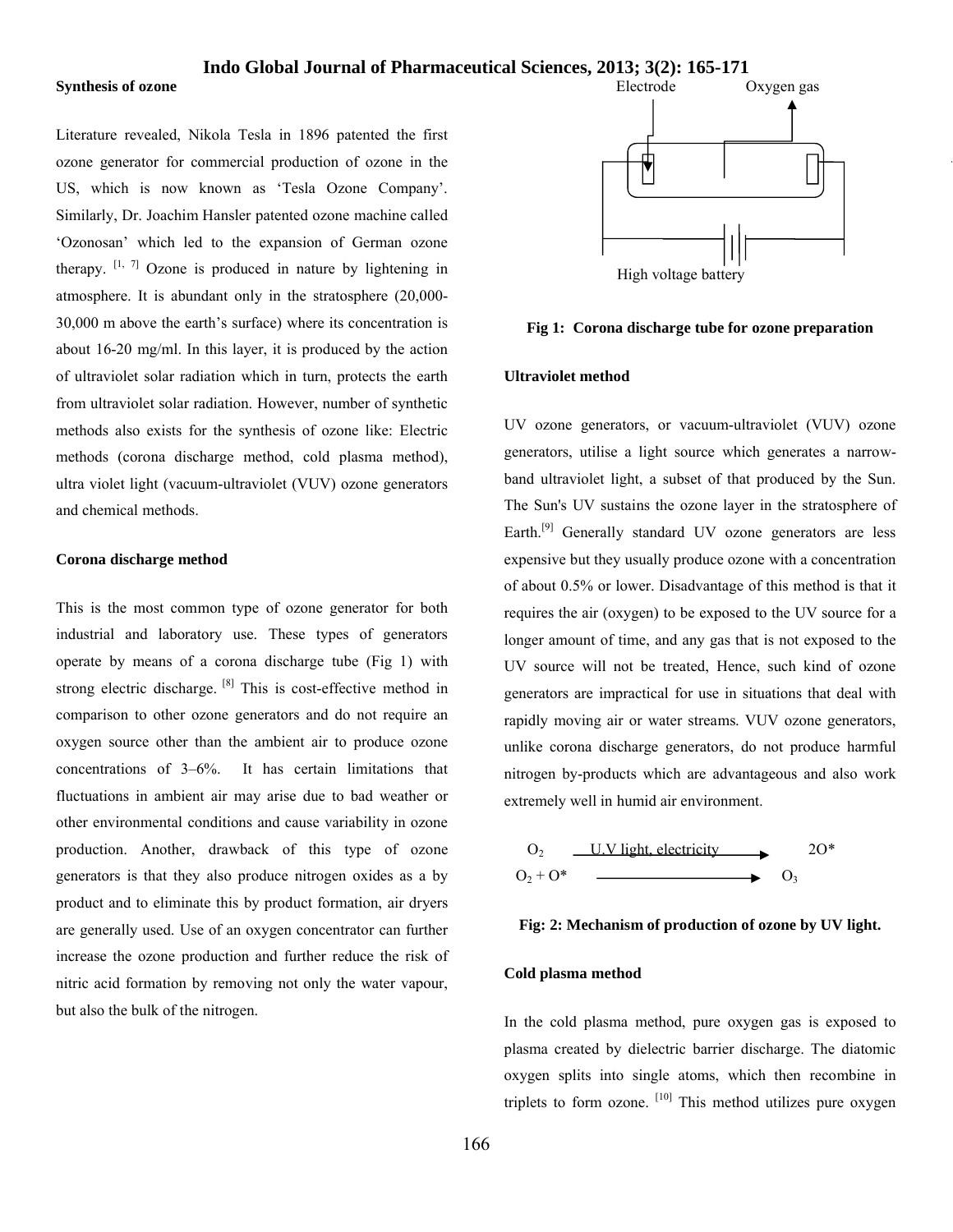gas as the input source and produces a maximum concentration of about 5% ozone. A discharge between two electrodes is manifested which produces a filamentary transfer of electrons and results in ozone generation. Some cold plasma units also have the capability of producing short-lived allotropes of oxygen which include  $O_4$ ,  $O_5$ ,  $O_6$ ,  $O_7$ , etc. These species are even more reactive than ordinary  $O_3$  and are used in production of such super oxides. Cold plasma ozone generators are generally very expensive and are less frequently available. Similarly, Electrolytic ozone generation (EOG) splits water molecules into  $H_2$ ,  $O_2$ , and  $O_3$  where hydrogen gas will be removed to leave oxygen and ozone as reaction products.[11] This method of generation can achieve concentrations of 20–30% and is independent of air quality because water is used as the starting substrate.

### **Laboratory method**

In laboratory, ozone can be produced by electrolysis method.  $[12]$  The half cell reactions taking place is shown here:

$$
3 H2O \rightarrow O3 + 6 H+ + 6 e- (\Delta Eo = -1.53 V)
$$

$$
6 H^{+} + 6 e^{-} \rightarrow 3 H_{2} (\Delta E_0 = 0 V)
$$

$$
2 H_2O \rightarrow O_2 + 4 H^+ + 4 e^- (\Delta E_0 = -1.23 V)
$$

In the net reaction, three equivalents of water are converted into one equivalent of ozone and three equivalents of hydrogen.

### **Methods of administration**

In major auto-hemotherapy, anti-coagulated blood is mixed with ozone in the form of liquid or ozone is passed through the anti-coagulated blood as gas and is infused into the blood vessel, which requires larger amount of blood usually 200-250 ml. In minor auto-hemotherapy blood is mixed with ozone and is injected intramuscularly. This type of administration requires only 5-10 ml of blood. Another, direct IV infusion method requires ozone solution in a suitable carrier fluid and which is administered slowly into a major vessel.

Furthermore, Ozonated water (ozone is more freely soluble than normal oxygen molecule), ozone in saline has been used topically or given by parental routes. Humidified ozone is administered by the use of catheter tube as rectal/vaginal insufflations. Urinary bladder insufflations are used for chronic inflammatory conditions. Ozone that has been bubbled through olive oil produces oxide radicals (ozonides) which will not irritate respiratory epithelium and thus is applied topically even onto eyes. Intra-articular administration helps in joint healing and prolotherapy. Prolo / Sclerotherapy is another very good alternative for ozone administration as it is less painful than other agents. Even disc shaped protrusions can be injected at interspinous space and around facets in prolotherapy which stabilize joints and accelerate healing.  $[13]$ 

### **Mechanism of action**

Though many pharmacological investigational studies has been carried out to establish the mechanism by which ozone shows its pharmacological action, but still none of them has explained fully the pharmacological effects of ozone. Some diverse but interlinked steps of mechanisms have been proposed by different scientists as described:

### **Inactivation of bacteria, fungi, virus, yeast and protozoa**

- a) In bacteria: damage to cell envelope through oxidation of phospholipids and lipoproteins.
- b) In fungi: ozone inhibits cell growth at certain stages.
- c) In viruses: ozone damages the viral capsi and renders the reproductive cycle by peroxidation of inner cell contents [14].

### **Stimulation of oxygen metabolism**

Ozone therapy causes an increase in R.B.C. glycolysis rate which leads to stimulation of 2, 3 diphosphoglycerate as a result of which an increase in amount of oxygen reaching the tissues is observed. Ozone stimulates the Krebs's cycle by enhancing the oxidative carboxylation of pyruvate and stimulating the production of ATP. It also causes a significant reduction in NADH and oxidizes cytochrome C. There is a stimulation of production of enzymes which act as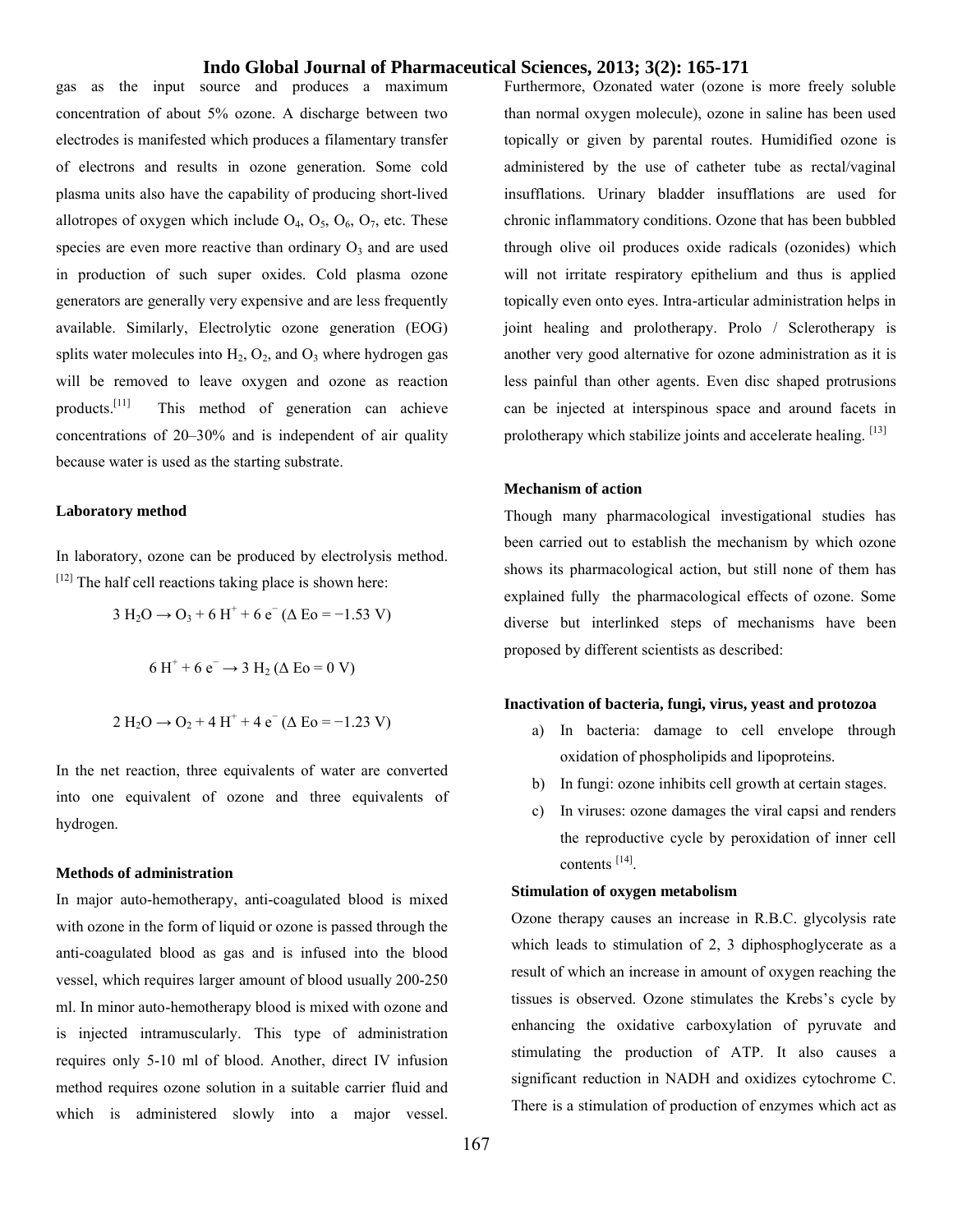a free radical scavengers and cell wall protectors: glutathione

peroxidase, catalase and superoxide dismutase [14].

| S.<br>No.        | Dosage form                                        | Route of<br>administration                                    | <b>Dosage</b>                                                                                                                                                                                                                                                                                                     | <b>Applications</b>                                                                                          |
|------------------|----------------------------------------------------|---------------------------------------------------------------|-------------------------------------------------------------------------------------------------------------------------------------------------------------------------------------------------------------------------------------------------------------------------------------------------------------------|--------------------------------------------------------------------------------------------------------------|
| $\mathbf{1}$ .   | Ozonated<br>distilled water                        | Oral                                                          | $5mg/1 (O_3/O_2)$                                                                                                                                                                                                                                                                                                 | Surgery, gynaecology,<br>esophagitis, gastritis,<br>paradontosis and ulcers                                  |
| 2.               | Ozonated<br>vegetable oil                          | Oral, external<br>administration                              | 100 ml of oil with ozone<br>concentration<br>of<br>$20$ mg/l<br>for<br>$(O_3/O_2),$<br>external<br>administration; $24mg/1$ (O <sub>3</sub> /O <sub>2</sub> ),<br>teaspoonful,<br>$20-30$ min<br>one<br>before meals 2-4 times a day,<br>gradually increasing the dose to<br>one tablespoonful 2-4 times a<br>day | Disinfectant,<br>antiseptic,<br>mycosis                                                                      |
| $\mathfrak{Z}$ . | Ozonated Saline<br>intravenous<br>for<br>infusions | Parentral                                                     | 100000<br>of<br>400<br>mcg/l<br>to<br>ozone/oxygen mixtures, dose<br>calculated by of 40mcg per kg<br>of body weight                                                                                                                                                                                              | General stimulating<br>metabolic effect                                                                      |
| $\overline{4}$ . | Rectal<br>insufflations                            | Rectal ,through Janet<br>syringe or poly-chlor-<br>vinil tube | 10-60mg/l, the volume ranges<br>from 150ml to 1000ml                                                                                                                                                                                                                                                              | Alternative<br>major<br>to<br>autohemotherapy,<br>where<br>intravenous injections are<br>difficult to handle |
| 5.               | Vaginal<br>insufflations                           | vaginal speculum,<br>through special<br>nozzles               | $2.5$ mg/l,<br>ozone<br>$\sqrt{o}$ xygen<br>mixtures with the gas rate 5-<br>1l/min for 5-10 minutes                                                                                                                                                                                                              |                                                                                                              |
| 6.               | Ozone aerated<br>plastic bag                       | Body parts                                                    | of<br>$6 - 8$ ml/l<br>ozone/oxygen<br>mixture                                                                                                                                                                                                                                                                     | Purulent sluggish wounds,<br>painful<br>bed<br>sores.<br>cicatrices, burns                                   |

### **Activation of immune system**

Ozone administered at a very narrow range of concentration of about 30 to 55 μg/cc causes the greatest increase in the production of interferon and greatest output of tumor necrosis factor and interleukin-2. The production of interleukin-2 launches an entire cascade of subsequent immunological responses following this mechanism. Recognition of any foreign particles by T-cell antigen receptor (TCR) leads to cascading effect of reactions and which further leads to production of second messengers, inositol triphosphate  $(\text{IP}_3)$ and diacylglycerol (DG). IP<sub>3</sub>, then releases  $Ca^{+2}$  from the ER into the cytosol, thereby increases cytosolic  $Ca^{+2}$  levels. In presence of calcium, calmodulin then dephosphorylates nuclear factor activated T-cells (NFAT ) and results in transcription of cytokines such as IL-2,TNF-α,IL-6 etc.  $[15]$ These products help in proper functioning of our immune

system. Maziere et al. [16] concluded through his studies that as nuclear factors are activated by oxidative stress, in the same way ozone therapy may activate NFAT leading to activated immune system. Ozone therapy has shown many positive results in the treatments of various diseases. But the main problem lies with the appropriate concentration of the ozone for curbing the activity of cytotoxic T-cells and increasing the amount and activity of the  $CD<sup>4+</sup>$  T-regulatory cells.

# **APPLICATIONS OF OZONE THERAPY**

#### **Topical applications**

 $O<sub>3</sub>$  has been widely acclaimed as one of the best bactericidal, antiviral and antifungal agents and has also been used as a clinical therapeutic agent for chronic wounds, such as ulcers, ischemic ulcers and diabetic wounds. The beneficial effects of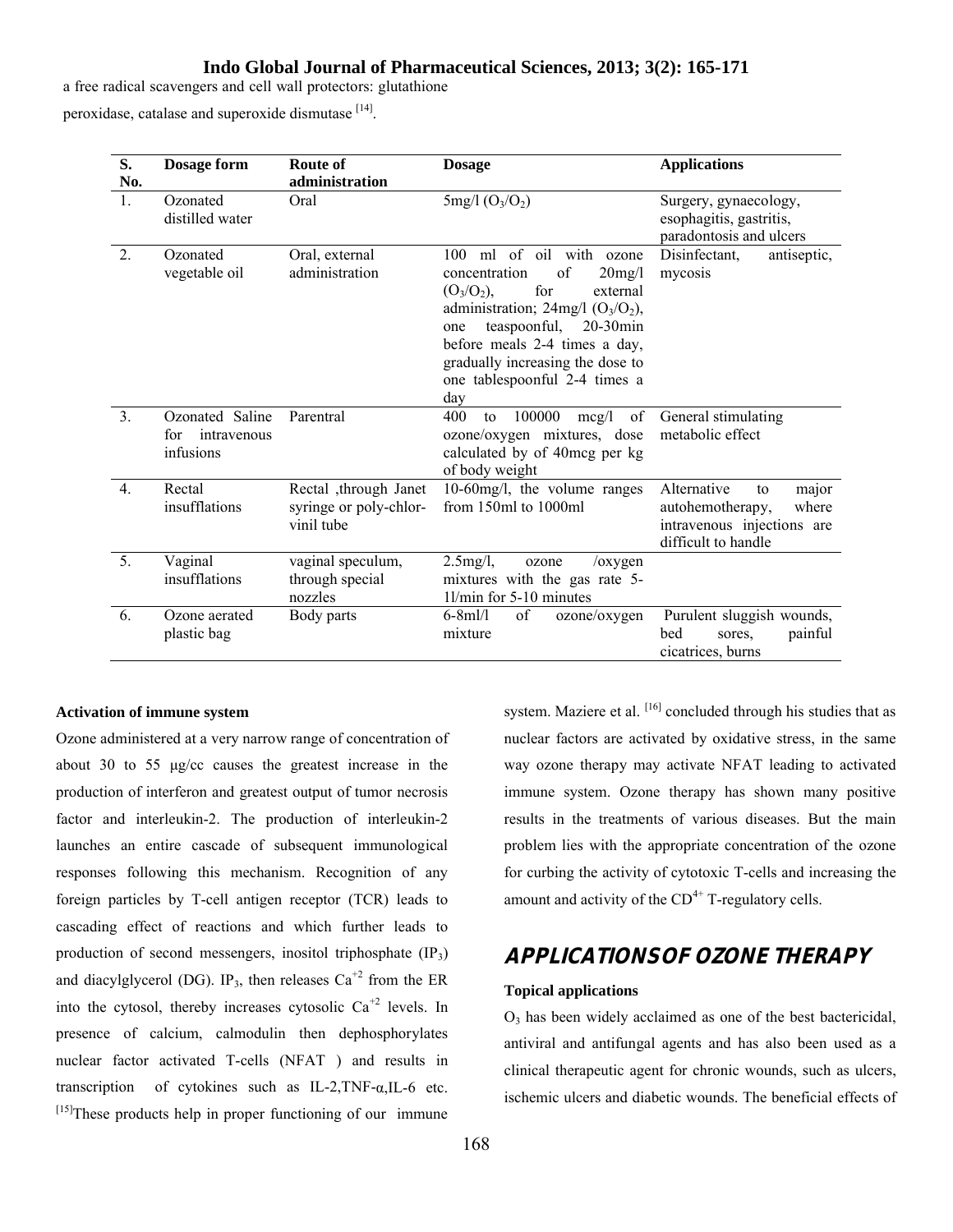$O<sub>3</sub>$  on wound healing may be accounted because of its ability to decrease the frequency of bacterial infection, ameliorated impaired dermal wound healing or increased oxygen tension by  $O_3$  exposure in the wound area.  $[17-19]$  Role of  $O_3$  has been reported to activate of transcription factor NF-κB which is important to regulate inflammatory responses and eventually the entire process of wound healing.  $[20, 21]$ 

### **Dental application**

Periodontitis, a destructive inflammatory disease of the supporting tissues of the teeth occurs due to accumulation of specific microorganism or a group of microorganisms in oral cavity, resulting in progressive destruction of periodontal ligament and alveolar bone with periodontal pocket formation, gingival recession, or both.  $[22]$  It has been estimated that more than 500 different bacterial species are capable of colonizing the adult mouth and the lesions of the oral cavity have an immense impact on the quality of life of patient with complex advance diseases. There are three fundamental forms of ozone derived preparations have been used for their treatment like: ozonated water, ozonated olive oil, and oxygen/ozone gas. The former two preparations have the capacity to entrap and release oxygen/ozone and hence are found to be the most suitable for treatment purposes. But excess consumption leads to few other undesirable side effects, so there is a need to develop an ideal delivery system for sustained release of ozone. [23]

### **Treatment of cancer**

When cancer cells get exposed to ozone gas therapy, they die very rapidly. Ozone find its application in fighting against cancer by variety of mechanisms, such as destruction of cancer producing pathogens, oxidative destruction of xenoestrogens and other carcinogens, increasing levels of cancer fighting cytokines, increasing levels of superoxide dismutase (SOD), increasing WBC activity, decreasing lactic acid levels by preventing its conversion into glucose through gluconeogenesis and direct destruction of cancer cells through an overload of peroxide within the cancerous cells.  $[24]$ 

### **Treatment of AIDS**

It has been reported that ozone may overcome the AIDS virus by a fundamentally different processes than usually attempted by other drugs. It simply oxidizes the molecules of HIV virus and thus decreases the burden on liver and immune system  $[25]$ .

### **Treatment of SARS**

Ozone is a naturally occurring energy-rich molecule with unique physicochemical and biological properties indicating a promising role in the therapy of SARS (severe acute respiratory syndrome), either as a monotherapy or, as an adjunct to standard treatment schedules. Owing to the excess energy contained within the  $O_3$  molecule, it shows effectiveness across the entire genotype and subtype spectrum of SARS in comparison to the available organism-specific antiviral drugs. [14]

### **In neurodegenerative diseases**

Oxidative stress is one of the reasons for the progression of the neurodegenerative diseases like Alzheimer's disease (AD), Parkinson's disease (PD), Huntington's disease (HD), and amyotrophic lateral sclerosis (ALS) which are related to the action of reactive oxygen species (ROS) in the body. Sagai and Bocci<sup>[26]</sup> found that the Nrf2/ARE {Nuclear factor (erythroid-derived 2) antioxidant response element (ARE)} pathway provide protection against neuro degeneration. The ROS leads to mitochondrial dysfunction and neuro-inflammation while Nrf2 counter acts this action by activating the antioxidant response element (ARE) pathway [27].

### **Other potential Applications**

It kills viruses, improves the delivery of oxygen from the blood stream to the tissues of the body, speeds up the breakdown of petrochemicals etc. It also increases the production of interferon and tumour necrosis factor, thereby helping the body to fight infections and cancers. Furthermore, it increases the efficiency of antioxidant enzymes and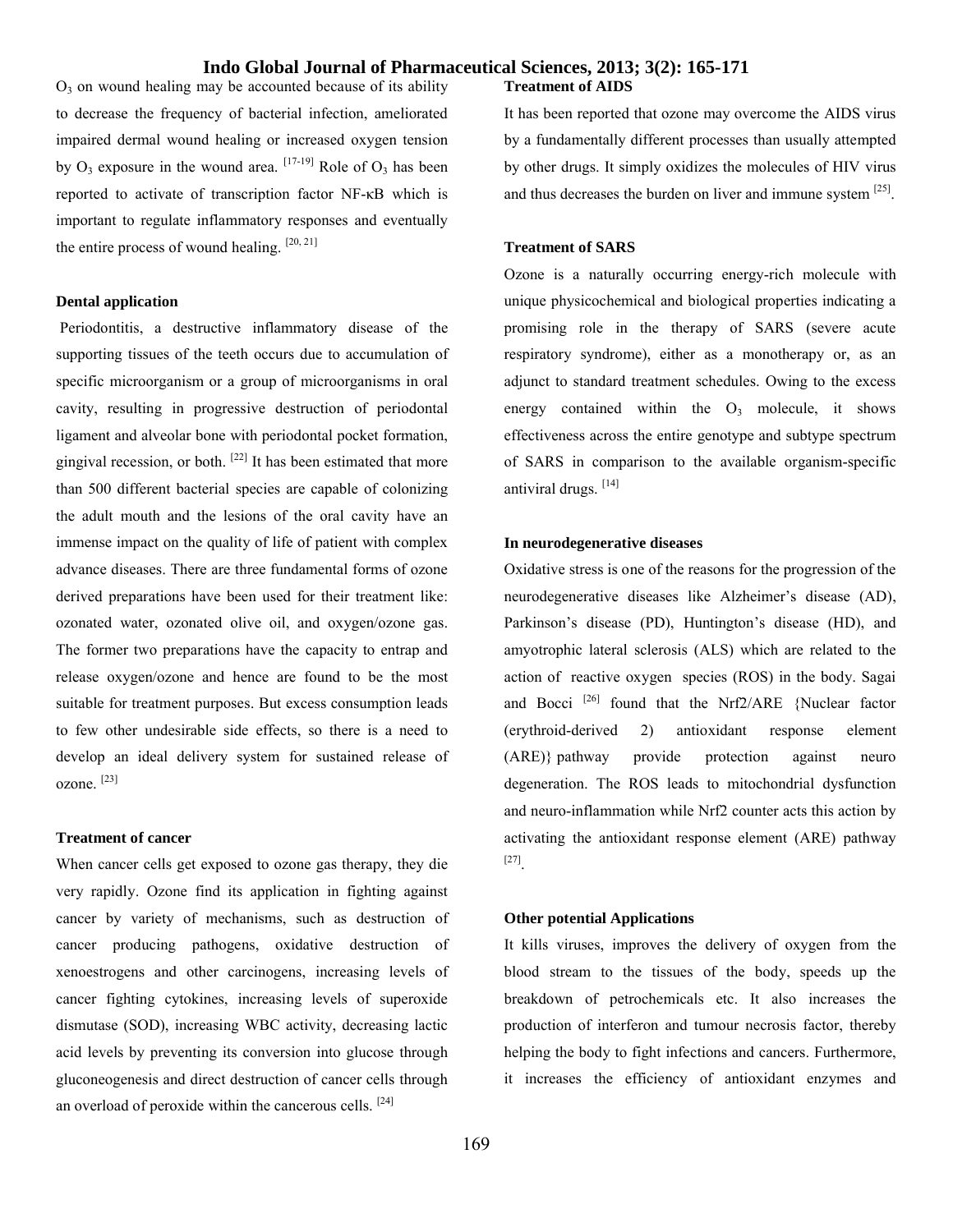increases the flexibility and efficiency of the membranes of red blood cells.

### **Demerits of ozone therapy**

A series of ill-effects have been observed with ozone therapy due to its reactivity which give rise to per-oxidation of lipids and other biological molecules resulting in alteration of membrane permeability and generation of lipid ozonation products (LOP) which activates the lipases triggering the release of endogenous mediators of inflammation. Furthermore, combinations of  $O_3$  and  $NO_2$  which occurs in photochemical smog have hazardous effects on lung alveoli and act additively or synergistically. Adverse reactions of ozone that were revealed from the human studies are erythrocyte damage, hemolysis reduced glutathione concentration, reduced leukocyte viability, cytokine production and pancytopenia. Dietary antioxidants or free radical scavenger like Vitamin E, C, etc. can prevent above mentioned effects of ozone. [28-31]

### **Paradox in ozone utilization**

There has always been a paradox over the toxic effects of ozone. Lung toxicity was observed due to the reaction of ozone with polyunsaturated fatty acids (PUFA) resulting in production of ozone-specific products like lipid ozonation products (LOPs). LOPs acts as signal transduction molecule by activating lipases, such as phospholipase  $A_2$  or phospholipase C, thereby releasing arachidonic acid (AA) which gets converted into chemical mediators like PGs, COXs, LOXs etc. leading to inflammatory response. Furthermore, number of experiments and clinical studies indicated the damages caused to respiratory system and pulmonary organs after prolonged inhalation to tropospheric ozone. Number of parameters to be considered for investigating effects of ozone in the human body like topography, anatomical characteristics, biochemical characteristics of organs etc. **[**32-36**]** .

# **CONCLUSION**

Despite the existence of a paradox situation in the use of ozone in medical treatment, the medical data from different findings revealed its applications in different physiological and pathological conditions like diabetes, AIDS, cancer, SARS etc. It also improves blood circulation, oxygenates haemoglobin, possesses anti-microbial activity, corrects dizziness, neutralizes acid and overcomes weakness, acts as cell energizer, vitality booster, immune enhancer, skin purifier, liver cleanser and blood purifier. Ozone therapy has been successfully used but further research in this area is still needed so that it can become a vital medical friendly utility in the near future.

# **REFERENCES**

1. Giunta R, Coppola A, Luongo C, Sammartino A, Guastafierro S, Grassia A et al. Ozonized autohemotransfusion improves hemorheological parameters and oxygen delivery to tissues in patients with peripheral occlusive arterial disease. Ann Hematol, 2001;80:745–48.

2. Nakao A, Sugimoto R, Billiar TR, McCurry KR. Therapeutic antioxidant medical gas. J Clin Biochem Nutr 2009, 44:1-13.

3. Moncada S, Palmer RM, Higgs EA. Nitric oxide: Physiology, pathophysiology, and pharmacology. Pharmacol Rev 1991, 43:109-42.

4. Morse D, Sethi J, Choi AM. Carbon monoxide-dependent signaling. Crit Care Med 2002, 30:S12-17.

5. Calvert JW, Jha S, Gundewar S, Elrod JW, Ramachandran A, Pattillo CB et al. Hydrogen sulfide mediates cardioprotection through Nrf2 signaling. Circ Res 2009, 105:365-74.

6. Stoker, G. Ozone in Chronic Middle Ear Deafness. Lancet II 1902,160: 1187–88.

7. Stoker, George, The Surgical Uses of Ozone. Lancet II 1916: 712

8. Nicole Folchetti: Chemistry: The Central Science. 9th ed. Pearson Education; 2003;882–83.

9. Dohan, J. M.; W. J. Masschelein. Photochemical Generation of Ozone: Present State-of-the-Art. Ozone Sci. Eng. 1987 9 (4): 315–34.

10. Matsuno, Hiromitsu, Nobuyuki Hishinuma, Kenichi Hirose, Kunio Kasagi, Fumitoshi Takemoto, et al. Dielectric barrier discharge lamp, United States Patent 5757132 (Commercial website). Freepatentsonline.com. First published 1998-05-26. Retrieved on 2007-08-05.

11. Ibanez, Jorge G., Rodrigo Mayen-Mondragon and M. T. Moran-Moran. Laboratory Experiments on the Electrochemical Remediation of the Environment. Part 7: